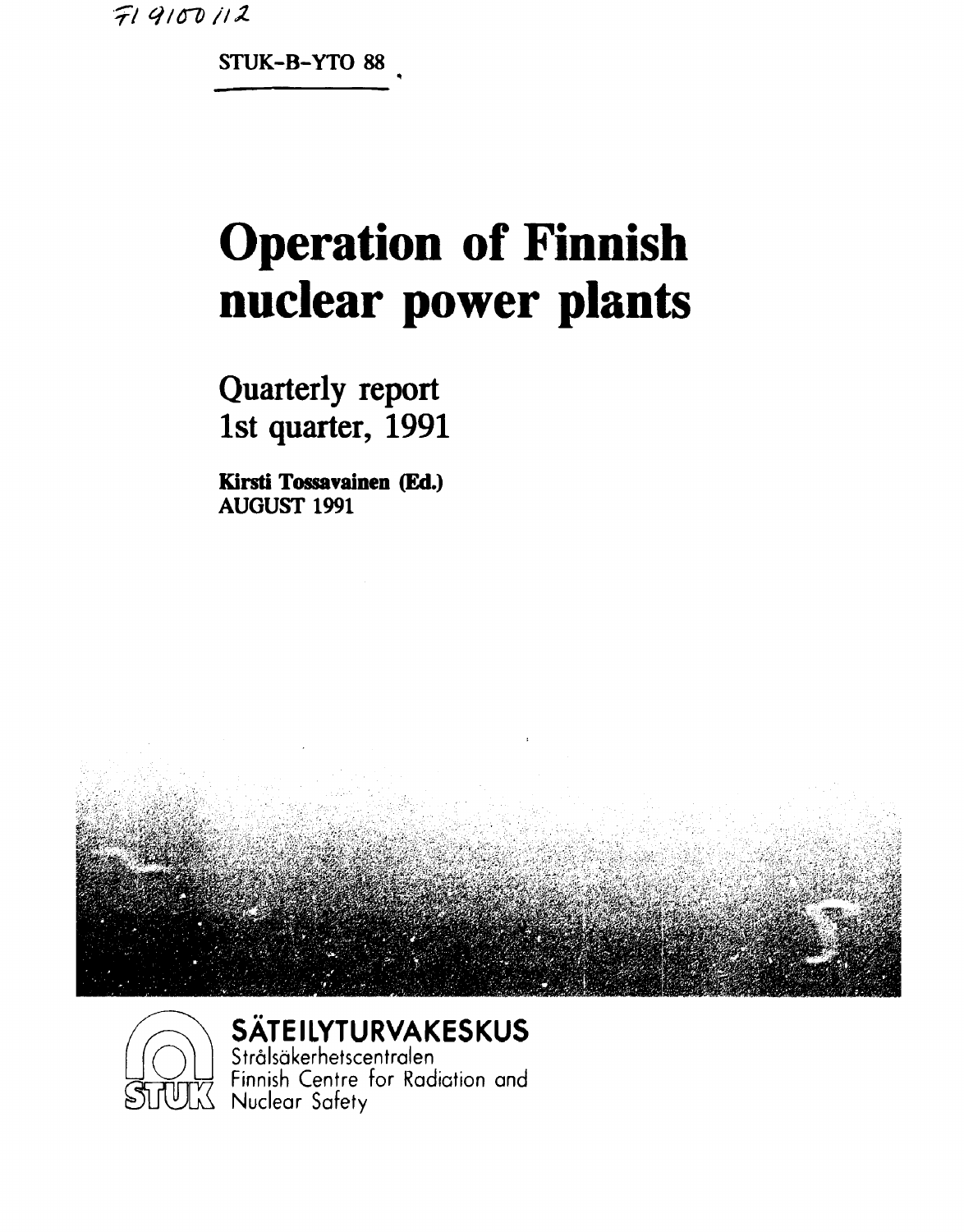STUK-B-YTO 88 AUGUST 1991

## **Operation of Finnish nuclear power plants**

**Quarterly report 1st quarter** 

**Kirsti Tossavainen (Ed.)**  Department of Nuclear Safety

**FINNISH CENTRE FOR RADIATION AND NUCLEAR SAFETY P.O. BOX 268 SF-00101 Finland Tel. + 358 0 70821**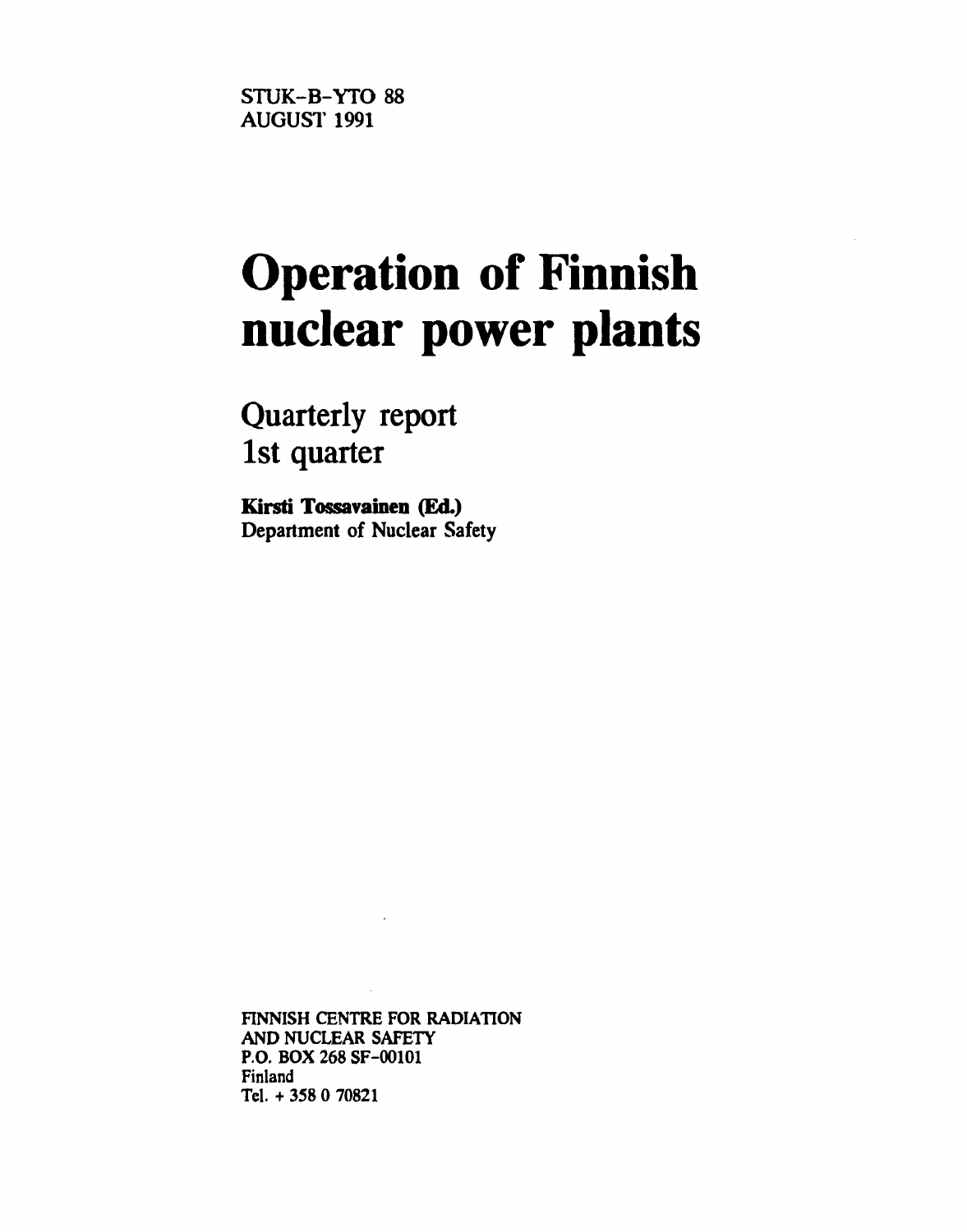**ISBN 951-47-5256-2 ISSN 0781-2884** 

**The Finnish Government Printing Centre Helsinki** 

 $\sim$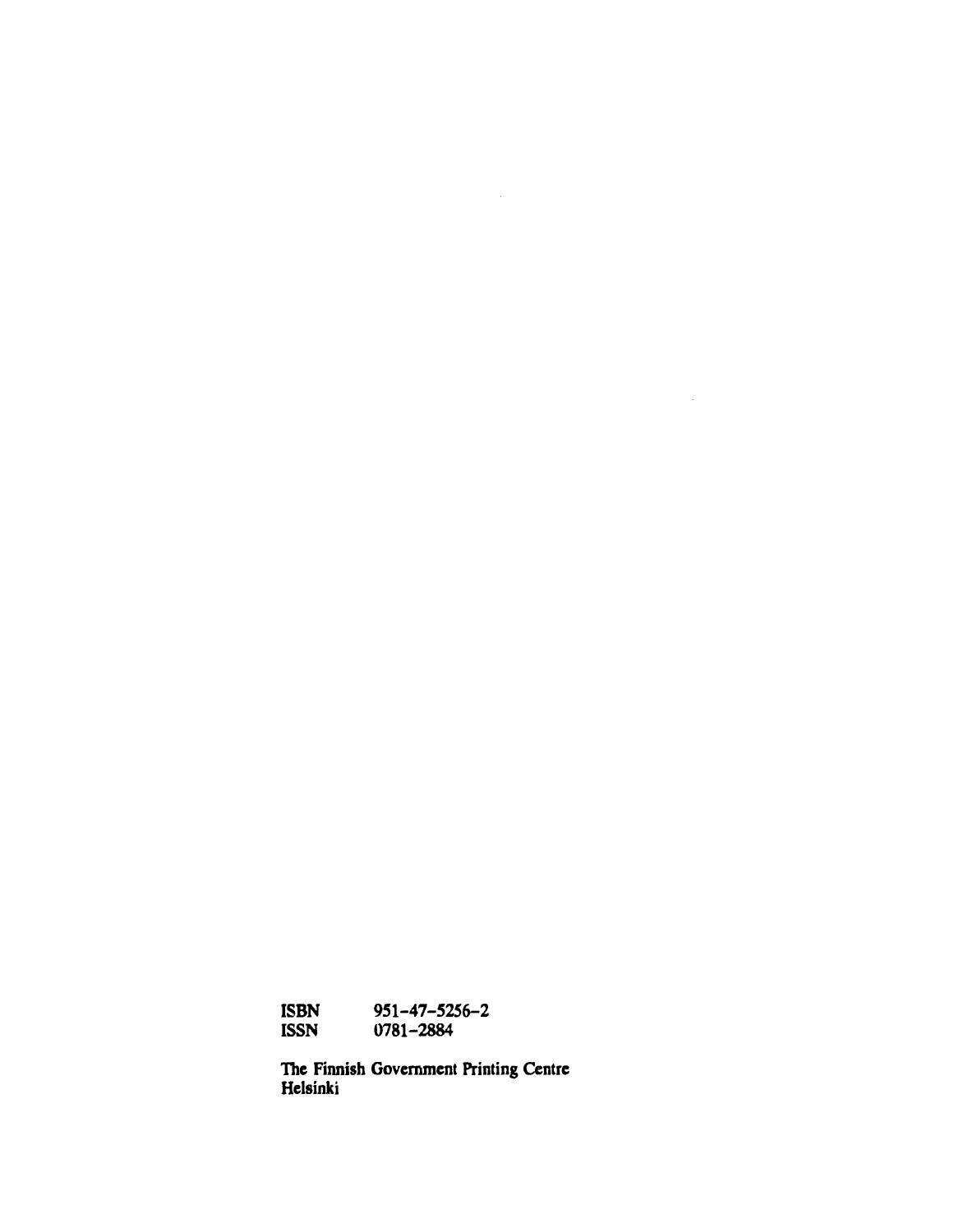*TOSSAVAINEN, Kirsti (sd). Operation of Finnish Nuclear Power Plants. Quarterfy Report, 1st Quarter, 1991. STUK-B-YTO 88. Helsinki 1991, 17 pp.* **+** *Appendices 2 pp.* 

| <b>ISBN</b> | $951 - 47 - 5256 - 2$ |
|-------------|-----------------------|
| <b>ISSN</b> | 0781-2884             |

**Index terms PWR type reactors, BVR type reactors, NPP operating experience** 

### **ABSTRACT**

**In the Quarterly Reports on the operation of the Finnish nuclear power plants such events and observations are described relating to nuclear and radiation safety which the Finnish Centre for Radiation and Nuclear Safety considers safety significant. Also other events of general interest are reported. The report also includes a summary of the radiation safety of the plants' workers and the environment, as well as tabulated data on the production and load factors of the plants.** 

**The Finnish nuclear power plant units Loviisa 1 and 2 as well as TVO I and II were in commercial operation during the whole first quarter of 1991. The load factor average was 99.7** *%.* 

**Failures have been detected in the uppermost spacing lattices of nuclear fuel bundles removed from the Loviisa nuclear reactors. Further investigations into the significance of the failures have been initiated.** 

**In this quarter, renewed cooling systems for the instrumentation area were introduced at Loviisa 1. The modifications made in the systems serve to ensure reliable cooling of the area even during the hottest summer months when the possibility exists that the temperature of the automation equipment could rise too high causing malfunctions which could endanger plant safety.** 

**Occupational radiation doses and external releases of radioactivity were below prescribed limits in this quarter. Only small amounts of radioactive substances originating in nuclear power plants were detected in samples taken in the vicinity of nuclear power plants.**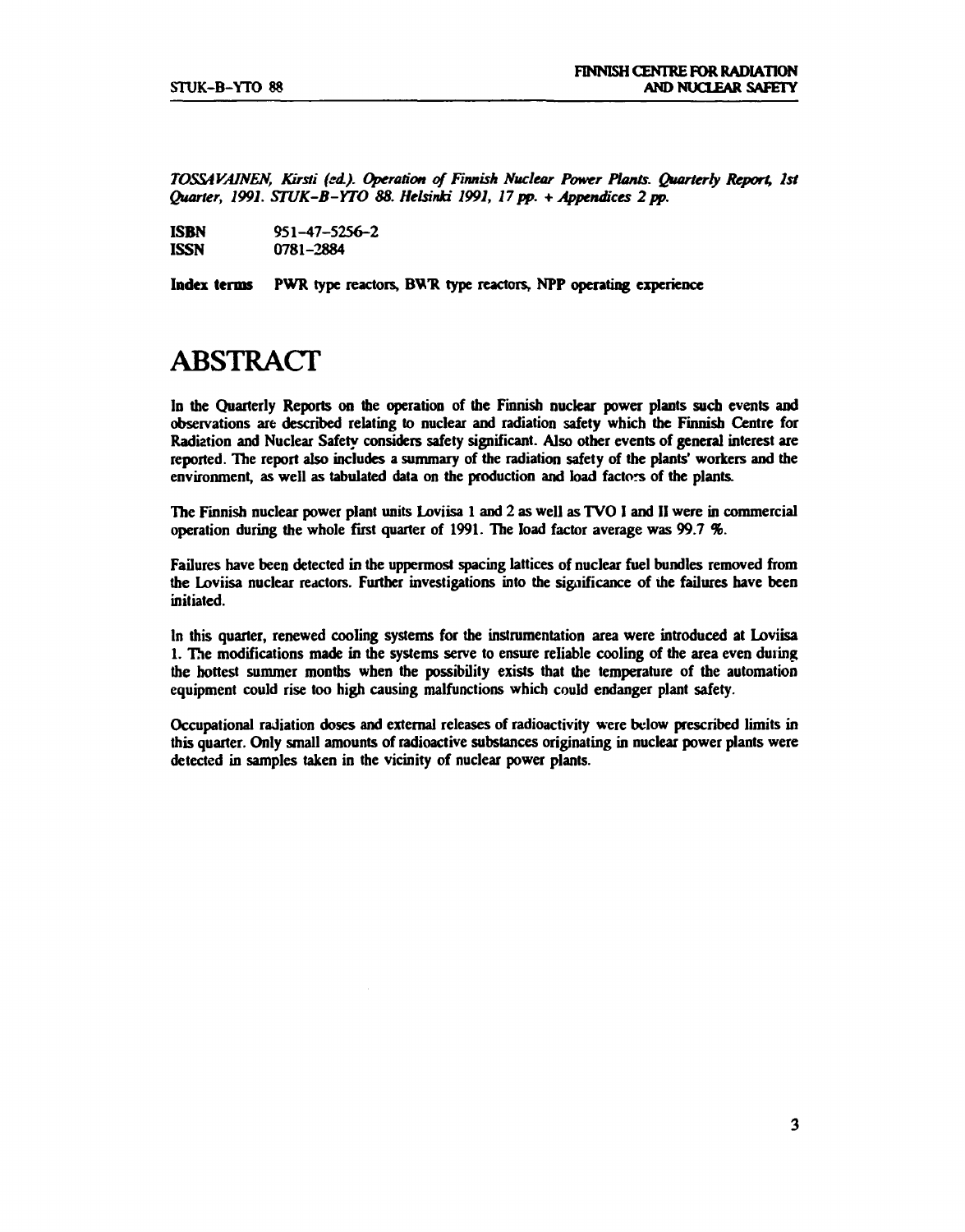### **CONTENTS**

|   | <b>ABSTRACT</b>               |                                                                                                                             | 3              |
|---|-------------------------------|-----------------------------------------------------------------------------------------------------------------------------|----------------|
| 1 |                               | <b>INTRODUCTION</b>                                                                                                         | 5              |
| 2 |                               | OPERATION OF NUCLEAR POWER PLANTS IN<br><b>JANUARY-MARCH 1991</b>                                                           | 6              |
|   | 21                            | Production data                                                                                                             | 6              |
| 3 |                               | EVENTS AND OBSERVATIONS AT EACH PLANT UNIT                                                                                  | 10             |
|   | Loviisa 1<br>3.1<br>Loviisa 2 | Fuel bundle spacing lattice failures<br>Nothing reportable                                                                  | 10<br>10<br>11 |
|   | <b>TVO I</b>                  | Nothing reportable                                                                                                          | 11             |
|   | <b>TVO II</b>                 | Nothing reportable                                                                                                          | 11             |
| 4 |                               | <b>RADIATION SAFETY</b>                                                                                                     | 12             |
|   | 4.1<br>4.2<br>4.3             | Limitation of radiation exposure<br>Occupational radiation exposure<br>External radioactive releases and radiation exposure | $12 \,$<br>12  |
|   | 4.4                           | of the general public<br>Radiological monitoring of the environment                                                         | 13<br>14       |
| 5 | <b>ENERGY</b>                 | OTHER MATTERS RELATING TO THE USE OF NUCLEAR                                                                                | 16             |
|   | 5.1                           | Modifications in the cooling of the instrumentation<br>area at Loviisa 1                                                    | 16             |
|   | Appendix 1:<br>Appendix 2:    | Regulatory control of nuclear facilities<br>Plant data                                                                      | 18<br>19       |

 $\mathcal{A}^{\mathcal{A}}$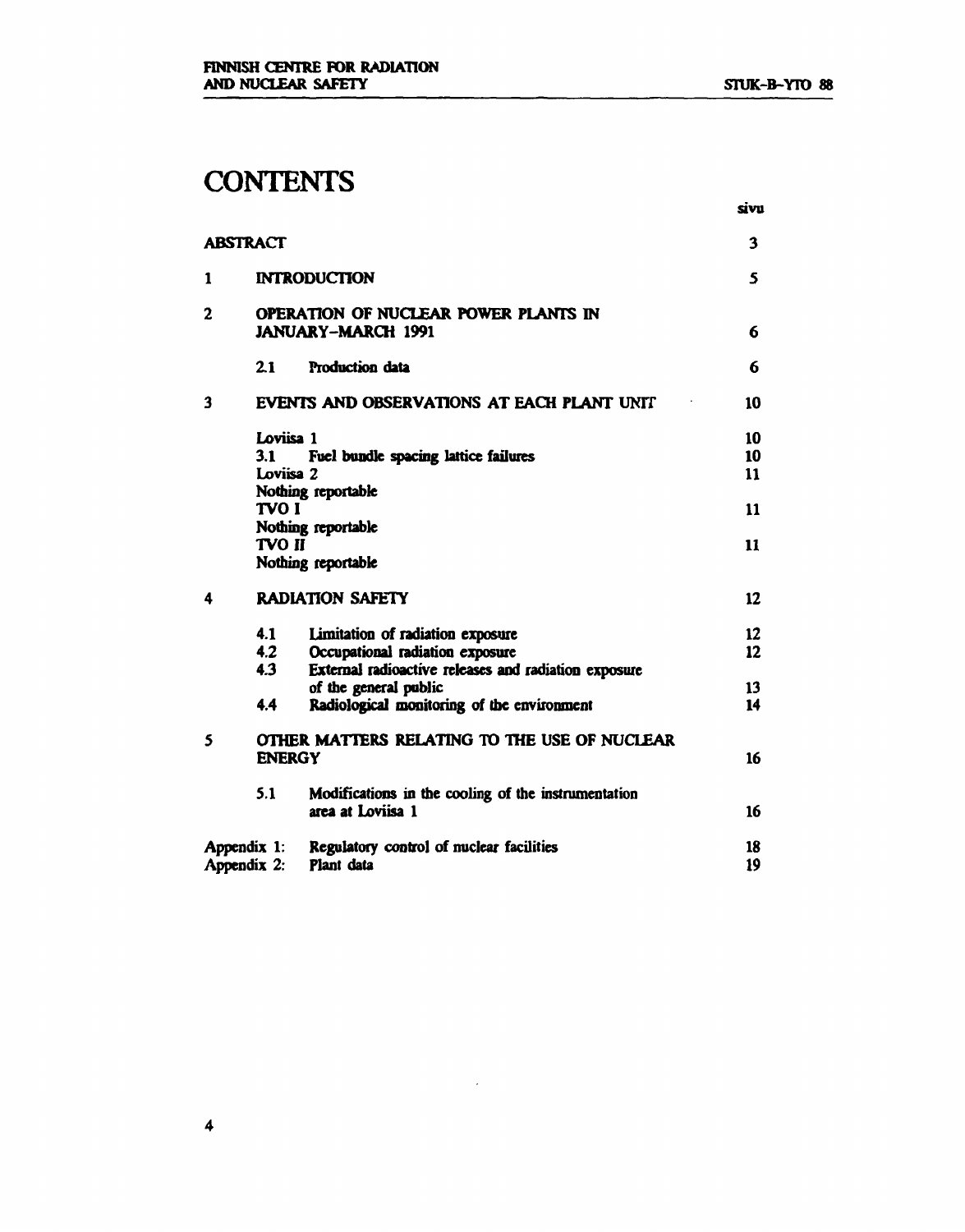### **1 INTRODUCTION**

**As prescribed by the Nuclear Energy Act (990/87), regulatory control of the use of nuclear energy rests with the Finnish Centre for Radiation and Nuclear Safety. The functions of the Finnish Centre for Radiation and Nuclear Safety also include regulatory control of physical protection, emergency preparedness and nuclear material safeguards. The scope of regulatory control**  related to nuclear power plants is specified in **Appendix 1. General information relating to the Finnish nuclear power plants is presented in Appendix 2.** 

**The Finnish Centre for Radiation and Nuclear Safety publishes a quarterly report on the operation of Finnish nuclear power plants. The report on the fourth quarter also contains** 

**a summary of the information reported during the year in question. The report is based on the information reported to the Finnish Centre for Radiation and Nuclear Safety by the power companies and the observations made by the Finnish Centre for Radiation and Nuclear Safety during regulatory control. The events and observations described in the report are classified according to the International Nuclear Event Scale which is currently undergoing atrial period.** 

**Apart from event descriptions, the report contains a summary of the radiation safety of nuclear power plant workers and the environment and tabulated data on the production and load factors of nuclear power plants.**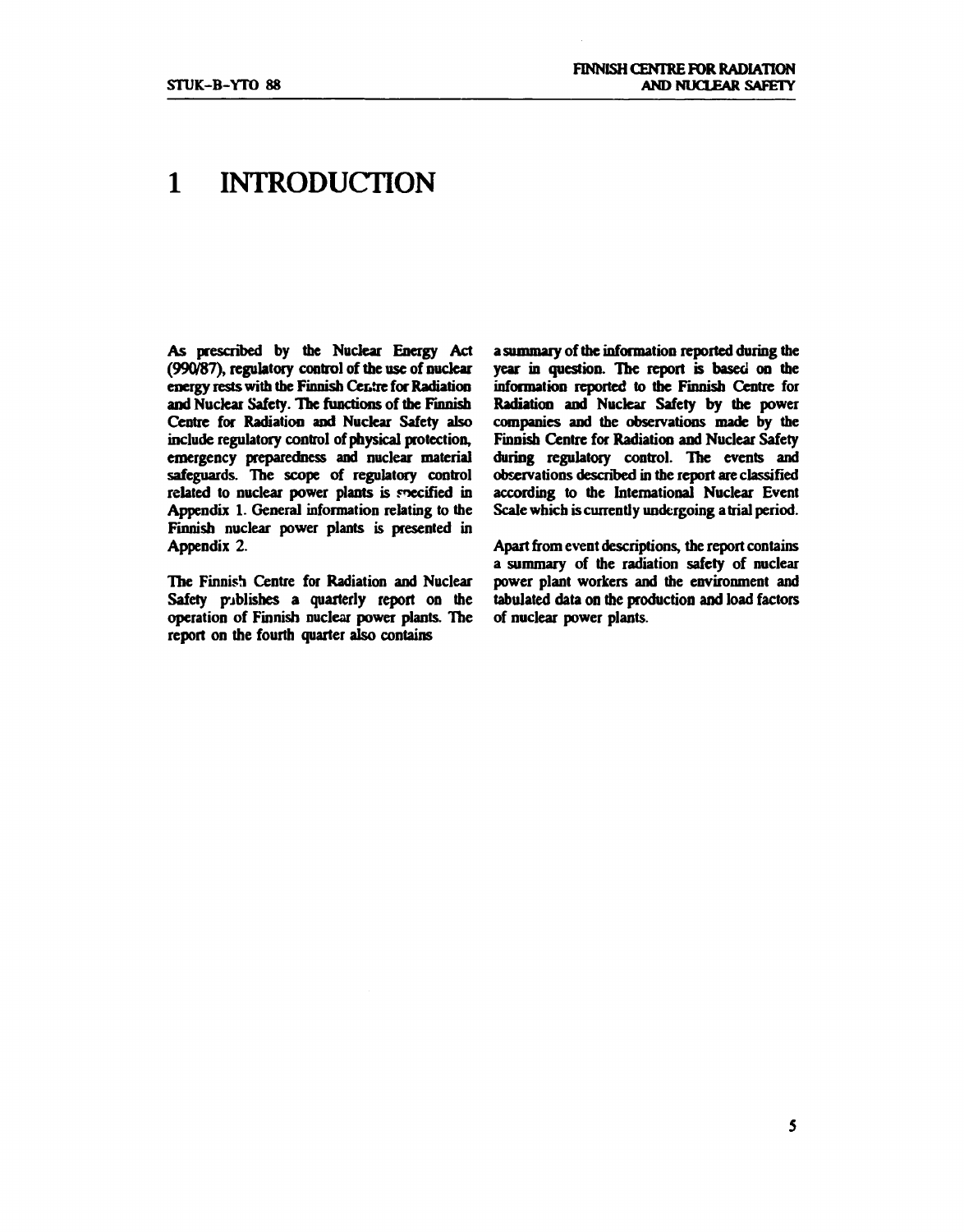### **2 OPERATION OF NUCLEAR POWER PLANTS IN JANUARY-MARCH 1991**

*The Finnish nuclear power plants were in commercial operation for the whole first quarter of 1991.* 

Nuclear electricity accounted for 31.8 % of the total amount of electricity generated in Finland during this quarter. The load factor average of the plant units was 99.7 *%.* Production and reductions are presented in Figures 1 - 4.

2.1 Production data **and availability figures are presented in more detail** in Tables I and II.

> Power diagrams describing electricity generation at the plant units and summaries of power

|               | <b>Electricity production</b><br>(gross, TWh) |                                                                                                  | <b>Availability</b><br>factor $(\%)$ |                       | Load<br>factor $(\%)$    |                       |  |
|---------------|-----------------------------------------------|--------------------------------------------------------------------------------------------------|--------------------------------------|-----------------------|--------------------------|-----------------------|--|
|               | First<br>quarter<br>1991                      | <b>Whole</b><br>year<br>1990                                                                     | First<br>quarter<br>1991             | Whole<br>year<br>1990 | First<br>quarter<br>1991 | Whole<br>year<br>1990 |  |
| Loviisa 1     | 0.99                                          | 3.46                                                                                             | 100.0                                | 86.8                  | 98.4                     | 84.9                  |  |
| Loviisa 2     | 1.01                                          | 3.44                                                                                             | 100.0 <sub>1</sub>                   | 86.6                  | 100.3                    | 84.5                  |  |
| TVO I         | 1.59                                          | 6.08                                                                                             | 100.0                                | 95.4                  | 100.5                    | 94.4                  |  |
| <b>TVO II</b> | 1.58                                          | 5.97                                                                                             | 100.0                                | 94.3                  | <b>99.5</b>              | 92.7                  |  |
|               |                                               | Availability factor = $\frac{\text{generator synchronized (h)}}{2}$ . 100 %<br>calendar time (h) |                                      |                       |                          |                       |  |
|               |                                               |                                                                                                  |                                      |                       |                          |                       |  |

*Table I. Electricity production and availability of the units.* 

6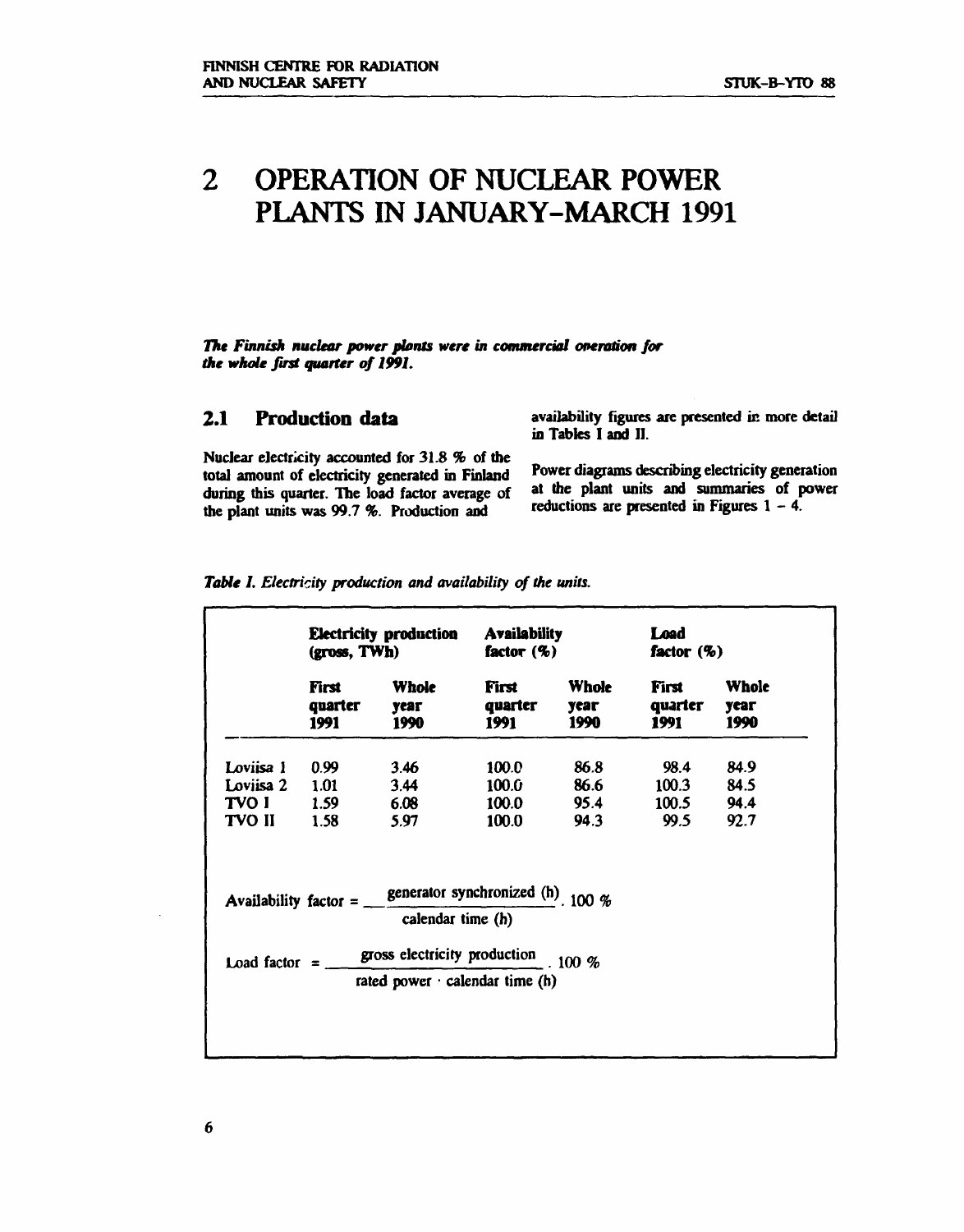|                                                              | First<br>quarter<br>1991 | <b>Whole</b><br>year<br><b>1990</b> | 1989 |  |
|--------------------------------------------------------------|--------------------------|-------------------------------------|------|--|
| Production of nuclear<br>electricity (net, TWh) <sup>*</sup> | 5.0                      | 18.1                                | 18.0 |  |
| Total production of<br>electricity in Finland<br>(net, TWh)* | 15.7                     | 51.7                                | 50.8 |  |
| Share of nuclear<br>electricit. of total<br>production       | 31.8                     | 35.0                                | 35.4 |  |
| Load factor averages<br>of the Finnish plant<br>units $(\%)$ | 99.7                     | 89.1                                | 89.9 |  |

### *Table II. Nuclear energy in the Finnish production of electricity.*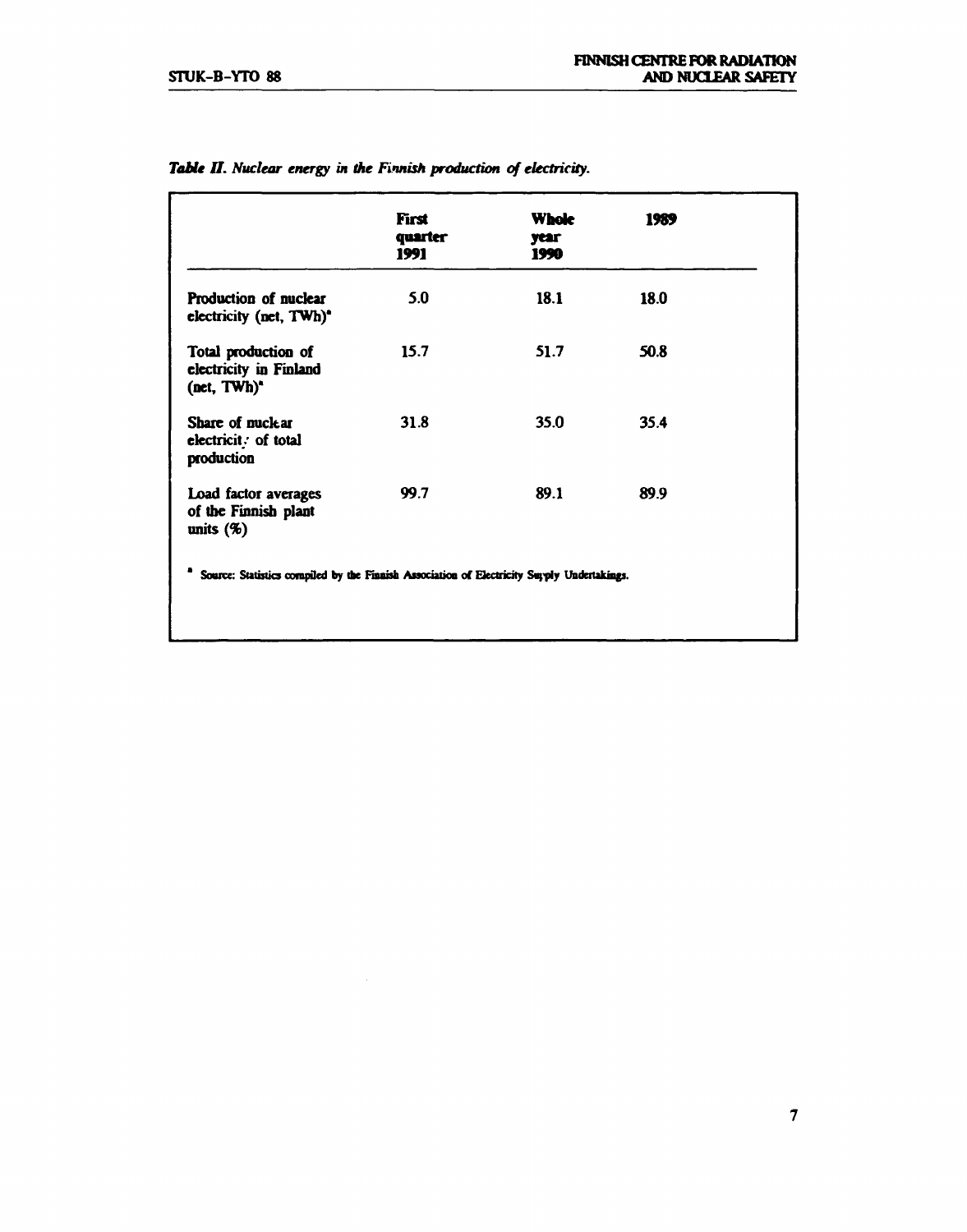

*Fig 1. Average daily gross power of Loviisa 1 in January-March 1991* 

**1 Primary drculatioa poop trip doe lo a voltage control relay failure, reactor power level lo 75 %** 



Fig 2. Average daily gross power of Loviisa 2 in January-March 1991.

**1 Primary circulation pump trip due to an auxiliary relay ibortdrcuif, reactor power level to 75 %**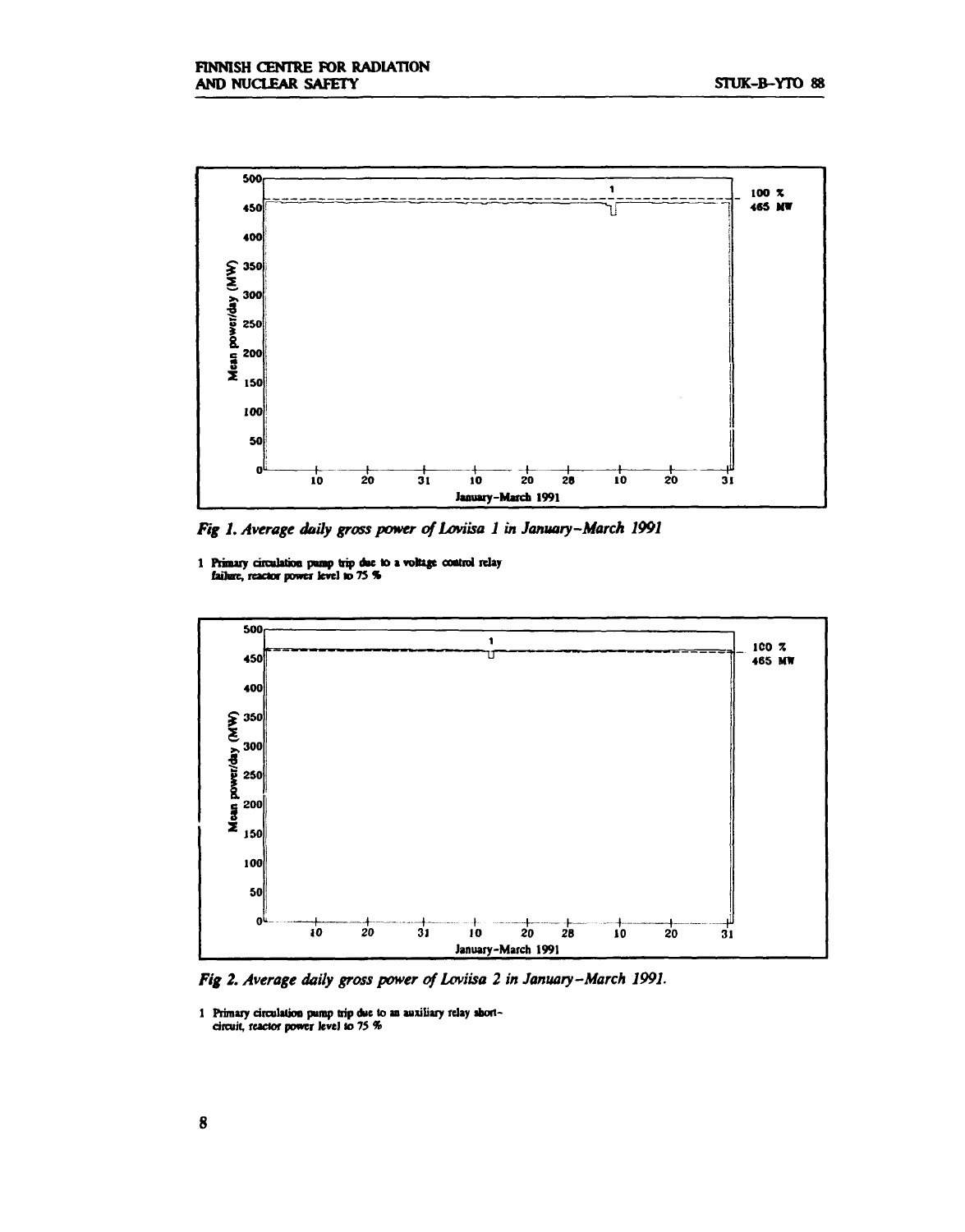

*Fig 3. Average daily gross power of TVO I in January-March 1991.* 





*Fig 4. Average daily gross power of TVO II in January-March 1991.* 

- **1 Periodic tests aad localisation of a fuel cladding leak (see Report CTUK-B-YTO 85), reactor operating it 50 % power**
- **2 Periodic tests and localisation of a fuel cladding leak (see Report STUK-B-YTO 85), reactor operating at 50 % power**
- **3 Identification** *et* **the cause of a leak in a flow tube between HP turbine and rebeater, reactor operating at 60** *%* **power**
-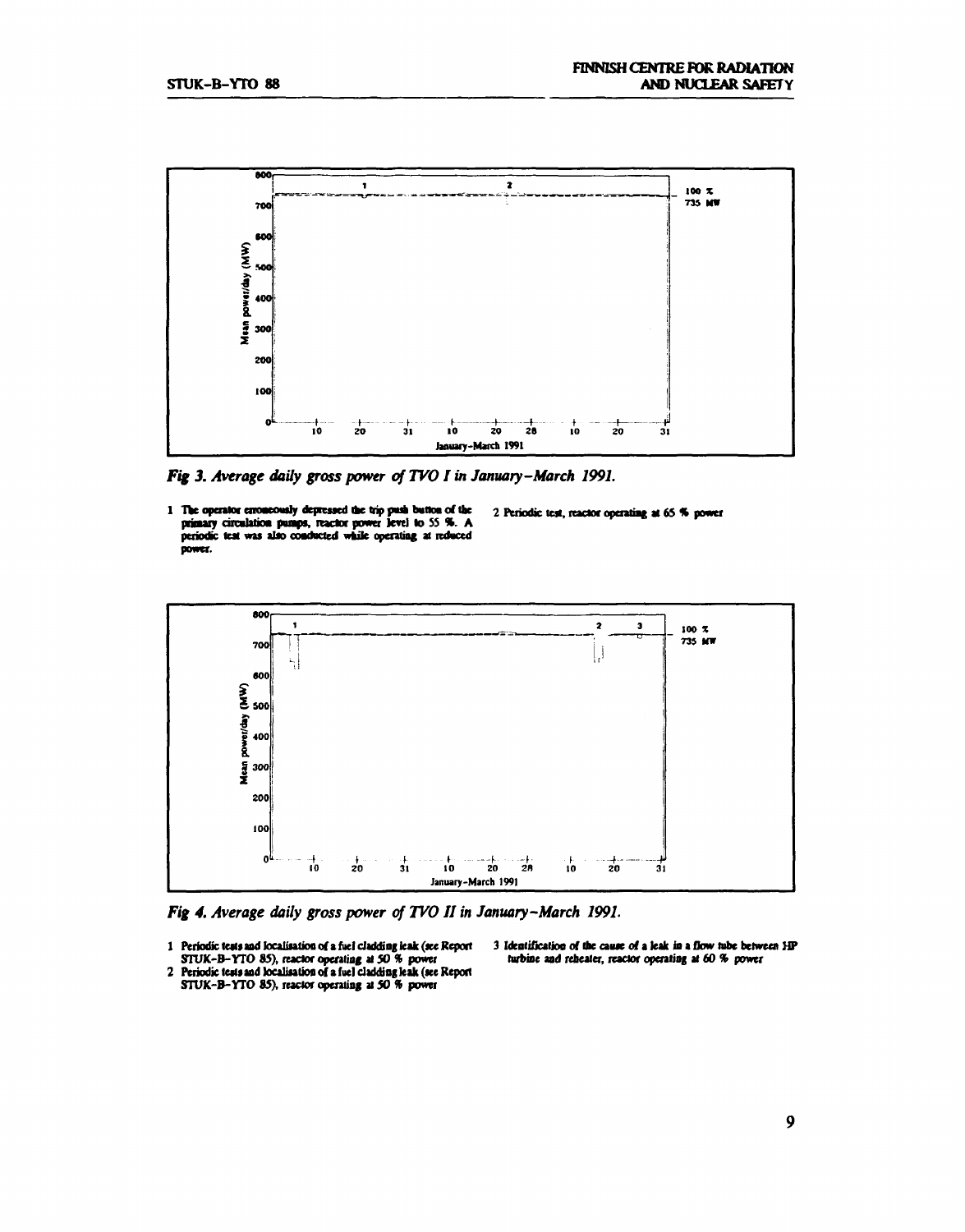### **3 EVENTS AND OBSERVATIONS AT EACH PLANT UNIT**

#### **Loviisa 1**

*Failures have been detected in the uppermost spacing lattices of nuclear fuel bundles removed from the Loviisa nuclear reactors. Further investigations into the significance of the failures have been initiated.* 

#### **3.1 Fuel bundle spacing lattice failures**

**There are 126 fuel rods in the fuel bundles of the Loviisa nuclear power plant the diameter of which is 9.1 nun and length 250 cm. The rods are held in place by ten spacing lattices through which the rods p»ss. The bundle is encased in metal, a so called fuel channel. The uppermost spacing lattice is attached to the fuel channel. The nuclear fuel proper which is in the form of ceramic U0 <sup>2</sup> pellets 10 mm long is placed inside tubes. The spacing lattices which keep the fuel rods in place are designed to allow for a lengthwise increase in rod length as elevated temperatures, neutron irradiation and mechanical interactions between the U02 pellets and the tubes serve to increase rod length.** 

**Since 1989, leaking bundles removed from the reactors of the Loviisa plant units have been subject to measurements and visual inspections in the fuel storage pond. Deformation and relocation of the uppermost spacing lattices has been detected in 14 fuel bundles of the 15 bundles which were inspected by 14.6.1991, ten of which were removed from the reactor owing to leaking. The failures may have been due to the jamming of the fuel rods in the holes of the uppermost spacing lattices which prevented free rod movement and resulted in the deformation**  of the spacing lattices when the rods got longer.

**The failure of individual spacing lattices has no safety connotations. As similar faults were detected in several spacing lattices, further investigations are necessary.**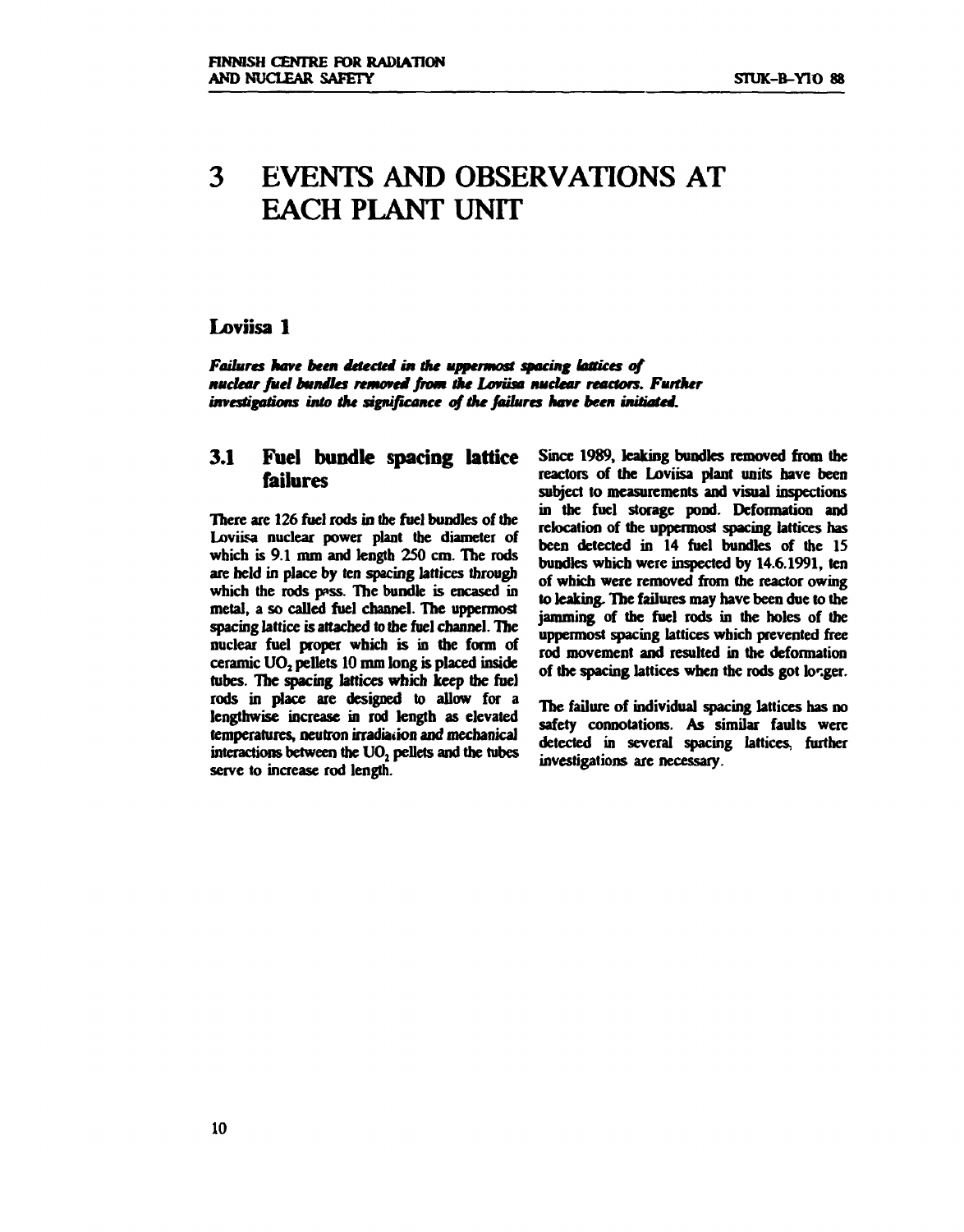#### **Loviisa 2**

*At Lamaa 2 no reportable events occurred during tiu first quarter of 1991.* 

### **TVO I**

At TVO I no reportable events occurred during the first quarter of 1991.

### **TVO n**

*At WO 11 no reportable events occurred during ike first quarter of 1991.*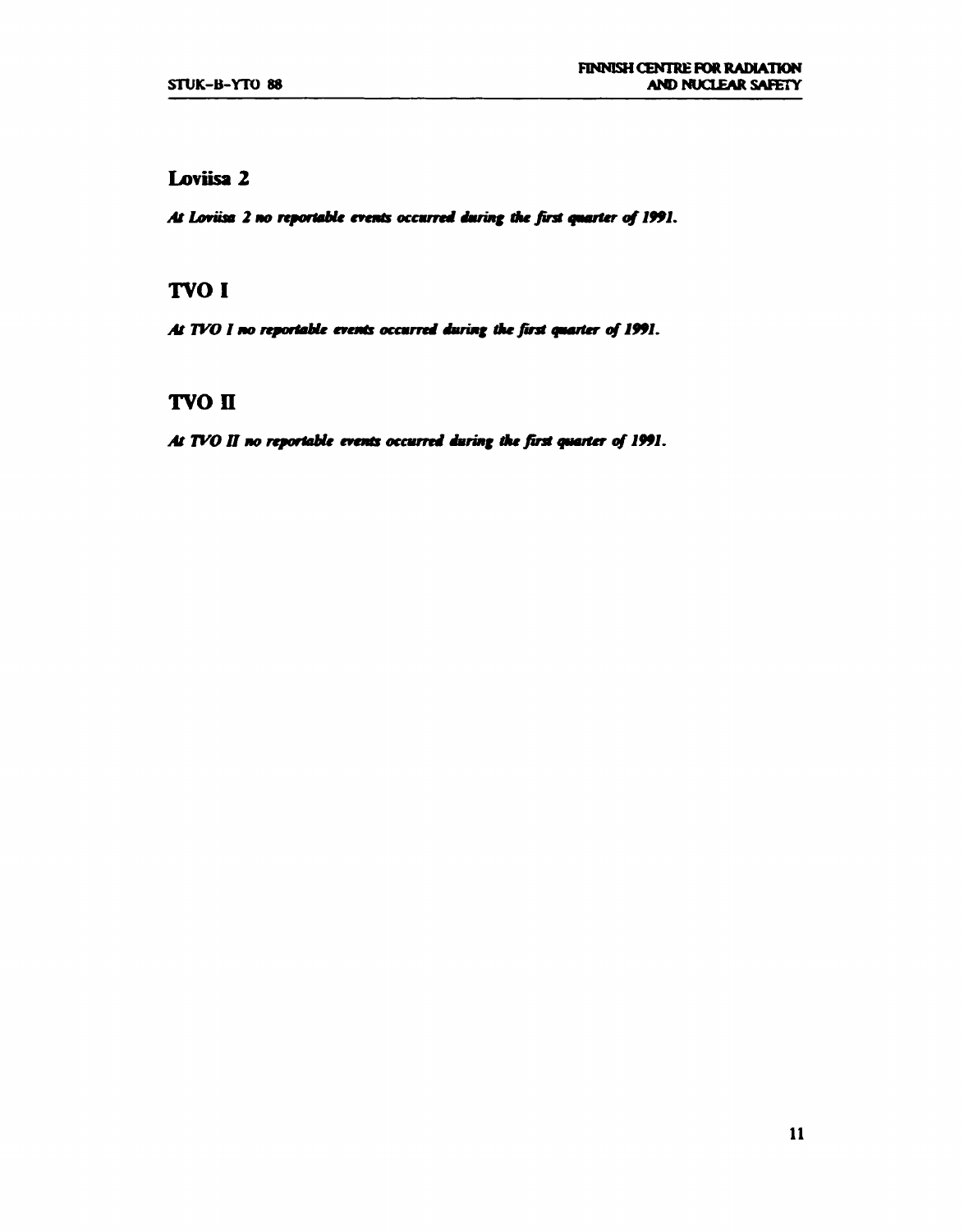### **4 RADIATION SAFETY**

*Individual occupational radiation doses during At first quarter of 1991 were below the dose limit. External releases of radioactivity were considerably below the release limits. Only small amounts of radioactive substances originating in nuclear power plants were detected in samples taken in ike vicinity of nuclear power plants.* 

#### **4.1 Limitation of radiation exposure**

**Radiation exposure arising from the operation of nuclear power plants shall be kept as low as practicable. To accomplish this objective the sum doses i.e. the collective radiation doses of individuals working in a nuclear power plant and the general public in the vicinity of nuclear power plants shall be monitored. The health effects arising from radiation doses received is compared with measures to limit radiation exposure of workers and the general public. Furthermore, limitation of individual radiation doses below confirmed dose limits shall be implemented.** 

**Radiation protection of nuclear power plant workers and the general public is based on Finnish legislation, the Decision of the Council of State on the General Regulations for the Safety of Nuclear Power Plants and the guides issued by the Finnish Centre for Radiation and Nuclear Safety.** 

#### **4.2 Occupational radiation exposure**

**Radiation safety of nuclear power plant workers is dependent on one hand on the plant layout and condition and, on the other, on the radiation protection measures applied during work.** 

**Individual occupational radiation doses in the report period remain below the dose limit for three months, 25 mSv. The highest individual radiation dose during the report period was 2.5 mSv and it was received at the Loviisa nuclear power plant.** 

**The limits for individual occupational radiation**  doses have been so set that the health risk to **workers from radiation is small and comparable to occupational risks in professions considered safe.** 

**The distribution of individual occupational doses in die report period and during 1990 is given in**  Table III which specifies the number of **individuals in each dose range and at each plant site. The Table also shows a distribution which is the total number of workers in each dose range.**  The distributions comprise the doses of persons **who have been recorded as nuclear power plant workers in the central dose file of the Finnish Centre for Radiation and Nuclear Safety.** 

**In the report period, the collective radiation dose**  *at* **the Loviisa plant was 0.02 manSv and at the TVO plant 0.03 manSv. The dose limit given in the guides of the Finnish Centre for Radiation and Nuclear Safety is 5 nianSv/GW, per installed electrical power in a year which means a collective radiation dose of 4.45 manSv/year for the Loviisa plant and 7.1 manSv/year for the TVO plant.**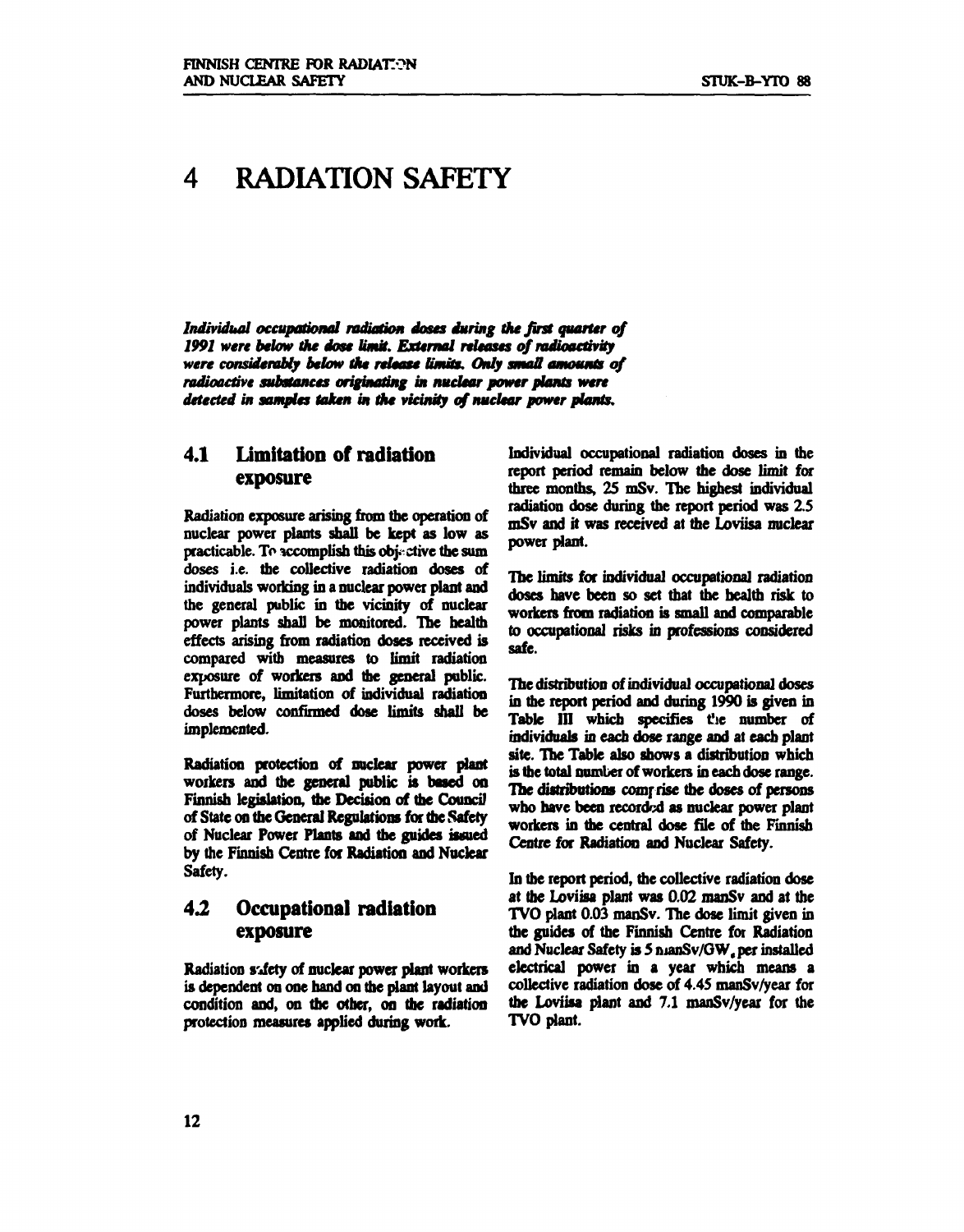|           |              |    | First quarter 1991             |                         |                         | Whole year 1990    |
|-----------|--------------|----|--------------------------------|-------------------------|-------------------------|--------------------|
|           |              |    | Loviisa TVO Total <sup>*</sup> | Loviisa                 | <b>TVO</b>              | Total <sup>*</sup> |
| < 0.5     | 33           | 67 | 100                            | 201                     | 366                     | 556                |
| $0.5 - 1$ | $\prime$     | 17 | 24                             | 86                      | 238                     | 301                |
| $1 - 2$   | 4            | 5  | 9                              | 102                     | 210                     | 312                |
| $2 - 3$   | $\mathbf{2}$ |    | $\mathbf{2}$                   | 40                      | 104                     | 147                |
| $3 - 4$   |              |    |                                | 46                      | 69                      | 102                |
| $4 - 5$   |              |    |                                | 27                      | 34                      | 61                 |
| $5 - 6$   |              |    |                                | 39                      | 19                      | 52                 |
| $6 - 7$   |              |    |                                | 33                      | 10                      | 50                 |
| $7 - 8$   |              |    |                                | 22                      | 9                       | 44                 |
| $8 - 9$   |              |    |                                | 10                      | 5                       | 22                 |
| $9 - 10$  |              |    |                                | 20                      | 6                       | 33                 |
| $10 - 11$ |              |    |                                | 15                      |                         | 16                 |
| $11 - 12$ |              |    |                                | 12                      | $\overline{\mathbf{c}}$ | 15                 |
| $12 - 13$ |              |    |                                | 12                      | 3                       | 13                 |
| $13 - 14$ |              |    |                                | 5                       | $\mathbf{1}$            | 10                 |
| $14 - 15$ |              |    |                                | 8                       |                         | 12                 |
| $15 - 16$ |              |    |                                | $\overline{\mathbf{z}}$ |                         | 8                  |
| $16 - 17$ |              |    |                                | 10                      |                         | 8                  |
| $17 - 18$ |              |    |                                | 5                       |                         | 5                  |
| $18 - 19$ |              |    |                                | 5                       |                         | 7                  |
| $19 - 20$ |              |    |                                | 8                       |                         | 8                  |
| $20 - 21$ |              |    |                                | 3                       |                         | 3                  |
| $20 - 25$ |              |    |                                | $\mathbf{1}$            |                         | $\mathbf{1}$       |
| > 25      |              |    |                                |                         |                         |                    |

Table III. Occupational dose distribution in the first quarter of 1991 compared with the overall *dose distribution in 1990.* 

 **These column» also include ibe data of those Finnish workers who have received doses at the Swedish nuclear power plants. The same person may have worked at both Finnish plant sites as well as in Sweden.** 

### **4.3 External radioactive releases and radiation exposure of the general public**

The radiation exposure of the general public in the vicinity of a nuclear power plant arises from releases of radioactive substances into air and water during operation. Releases are restricted by technical and administrative means. Furthermore,

the operational condition of the plant and its releases are continuously monitored and compared with pre-determined limitations.

External radioactive releases in the report period were considerably below prescribed release limits (Table IV).

The release limits have been so determined that for the individuals with the highest exposure,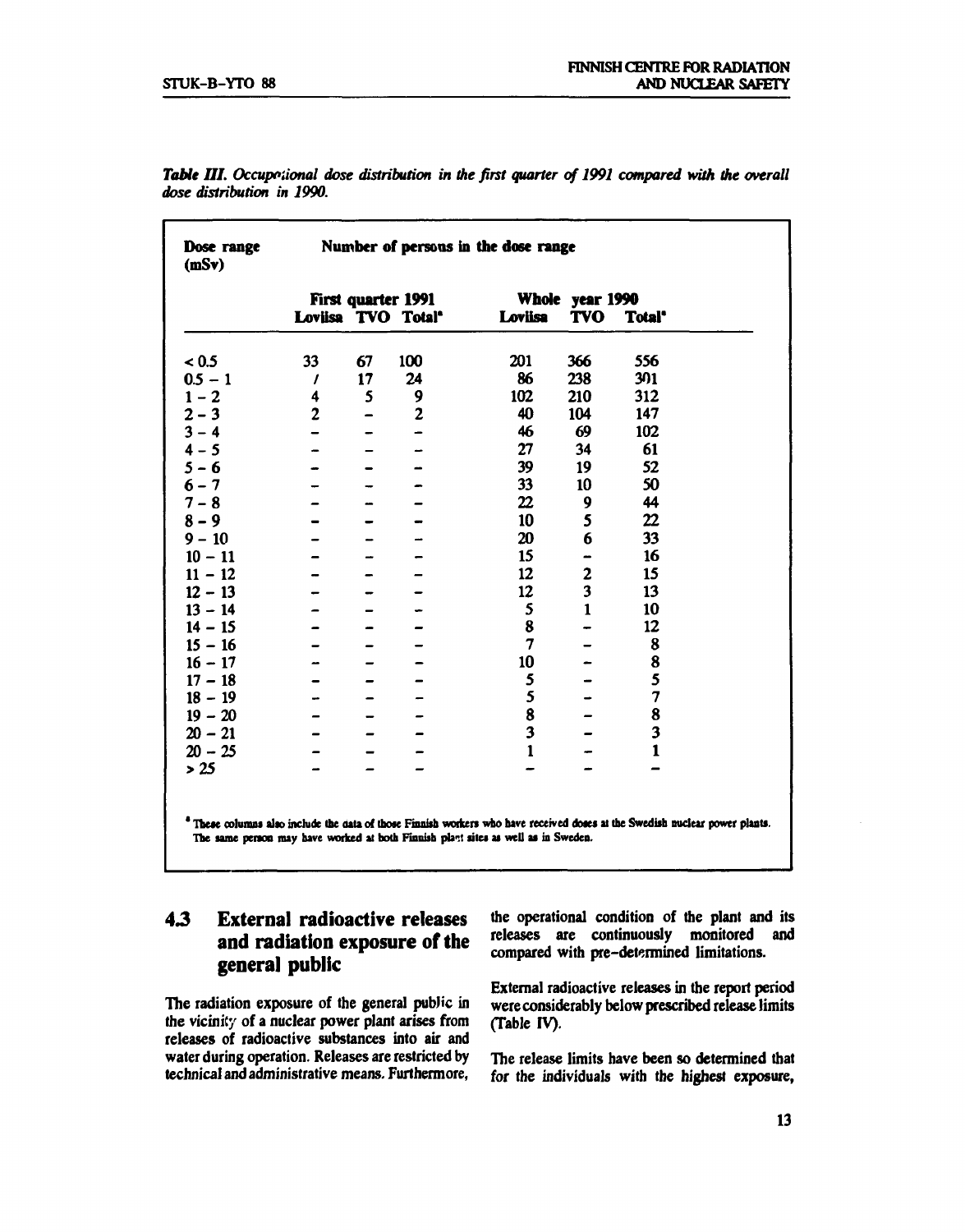**the annual whole-body radiation dose will not exceed 0.1 mSv. This is about a fiftieth part of the dose annually received from natural background radiation, radon in dwellings**  included. The reignse limits have been established **for such nuclides and release channels as have significance from the viewpoint of the possibility of exceeding the individual dose limit.** 

**The radiation doses of individuals living in the vicinity of nuclear power plants calculated on the basis of release reports are low and at most less than about a thousandth part of their annual radiation exposure.** 

**The release from nuclear power plants of the long-lived carbon-14 nuclide causes a global collective dose approximately as high as the dose**  limit for a period of 500 years (5 manSv/GW<sub>e</sub> per **installed electrical power) given in a guide issued by the Finnish Centre for Radiation and Nuclear Safety. This collective radiation dose limit is based on the definite limitation of annual dose arising from the widespread use of nuclear power below 0.1 mSv even for individuals living in the future. When defining the collective dose limit it was assumed that an average of 10 kW of electric power per person will be generated by nuclear power in the whole world truncated at 500 years. The current use of nuclear energy in Finland is about a twentieth part of the mentioned value.** 

#### **4.4 Radiological monitoring of the environment**

**Radiation safety in the vicinity of nuclear power plants is monitored by means of regular sampling**  **and analysis programmes to follow the dispersion into the environment of radioactive discharges and to ensure that dosec to the general public remain below set limits.** 

**Annually, about 500 samples are examined taken in the vicinity of both the Loviisa and Olkiluoto nuclear power plants. Samples of i.a. air, rain water, sea water as well as foodstuffs such as milk, meat, grain, vegetables and fish are collected and analysed. By their help the amounts of radioactive substances possibly finding their way to man can be evaluated. Also terrestial and marine indicator organisms are analysed which effectively enrich radioactive substances. By their help even very low levels of radioactive substances can be detected and their dispersion monitored. Nuclides most important for human exposure are determined from the samples.** 

**During this quarter, only samples of air, fallout, domestic water and sea water as well as milk and fry were analysed in accordance with monitoring programmes. Caesium-137 originating in the Chernobyl accident still was the dominant artificial radionuclide in all samples. In a sea water sample taken near the water outlet of the Loviisa nuclear power plant, 11 Bq/1 of tritium was detected which exceeds the present mean amount of tritium in sea water originating in (atmospheric) nuclear testing. An extremely low volume (0.22 Bq/m<sup>2</sup> ) of cobalt-60 originating in the Olkiluoto nuclear power plant was detected in one sample of fall-out and 7.1 Bq/m<sup>3</sup> was detected in a sample of sea water taken near the plant's water outlet. All the measured concentrations were low and require no action.**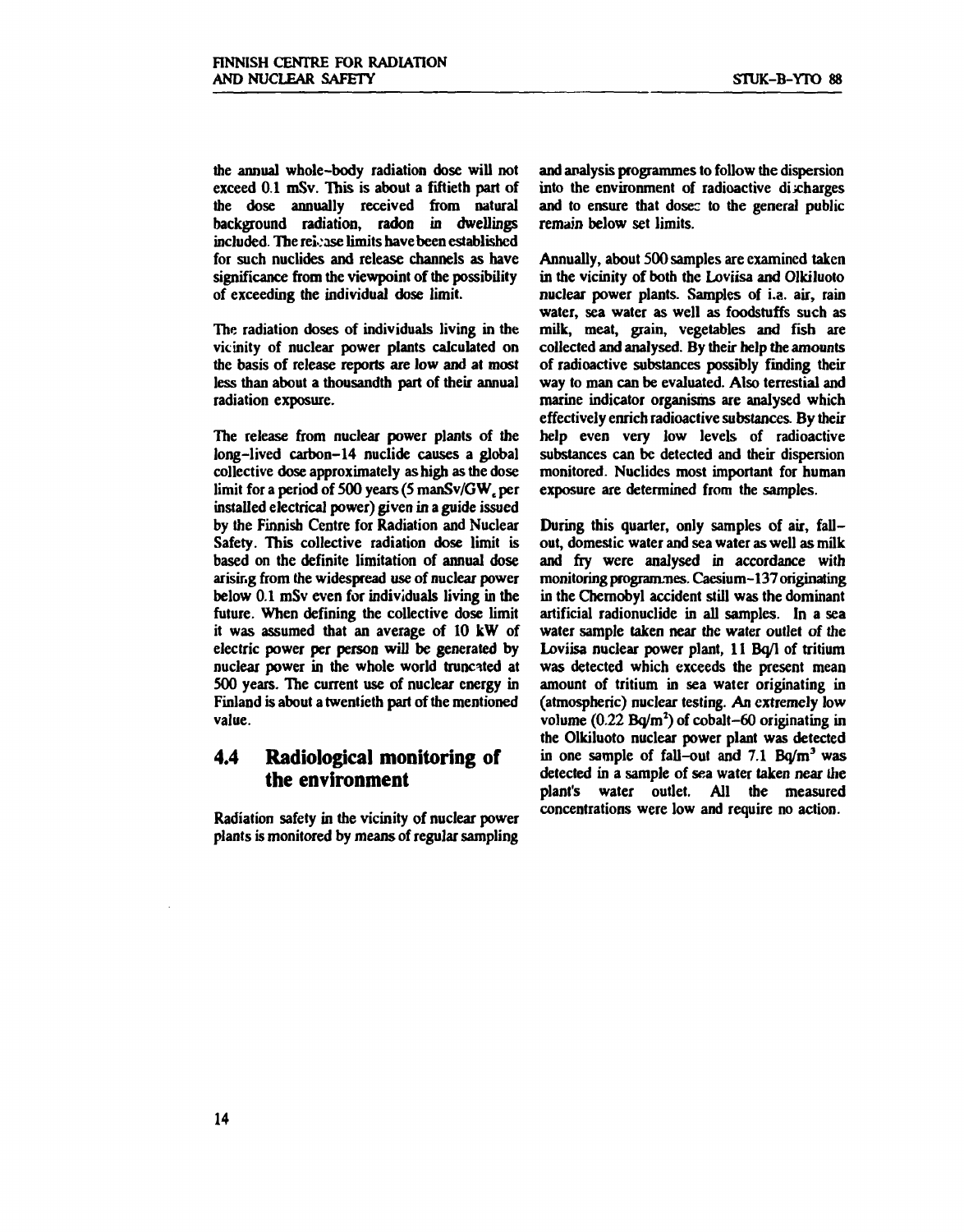|                                                                                                                                                                                                                                                                                     |                                                                 | Releases into the air (Bq) <sup>a</sup>             |                    |                       |              |
|-------------------------------------------------------------------------------------------------------------------------------------------------------------------------------------------------------------------------------------------------------------------------------------|-----------------------------------------------------------------|-----------------------------------------------------|--------------------|-----------------------|--------------|
| <b>Plant</b> site                                                                                                                                                                                                                                                                   | Noble gases<br>(Krypton–87<br>equivalents)                      | <b>Iodines</b><br>$($ Iodine $-131$<br>equivalents) | <b>Aerosols</b>    | Tritium               | Carbon<br>14 |
| Loviisa                                                                                                                                                                                                                                                                             |                                                                 |                                                     |                    |                       |              |
| Report period                                                                                                                                                                                                                                                                       | œ                                                               | $6.6 \cdot 10^{4}$                                  | $1.0 \cdot 10^{7}$ | $2.1 \cdot 10^{11}$ d |              |
| 1990                                                                                                                                                                                                                                                                                | p.                                                              | $1.7 \cdot 10^{7}$                                  | $2.0 \cdot 10^{8}$ | $7.4 \cdot 10^{11}$ d |              |
|                                                                                                                                                                                                                                                                                     |                                                                 |                                                     |                    |                       |              |
| Olkiluoto                                                                                                                                                                                                                                                                           | $2.0 \cdot 10^{12}$                                             | $4,4 \cdot 10^{7}$                                  | $1.6 \cdot 10^{5}$ | $4.1 \cdot 10^{10}$ d |              |
| Report period<br>1990                                                                                                                                                                                                                                                               | $1.2 \cdot 10^{12}$                                             | $5.6 \cdot 10^{7}$                                  | $2.2 \cdot 10^{5}$ | $1.0 \cdot 10^{11}$ d |              |
|                                                                                                                                                                                                                                                                                     |                                                                 |                                                     |                    |                       |              |
| <b>Annual release limits</b>                                                                                                                                                                                                                                                        |                                                                 |                                                     |                    |                       |              |
| Loviisa                                                                                                                                                                                                                                                                             | $2.2 \cdot 10^{16}$                                             | $2.2 \cdot 10^{116}$                                |                    |                       |              |
| Olkiluoto                                                                                                                                                                                                                                                                           | $1.8 \cdot 10^{16}$                                             | $1.1 \cdot 10^{11}$                                 |                    |                       |              |
|                                                                                                                                                                                                                                                                                     | Releases into water (Bq) <sup>*</sup>                           |                                                     |                    |                       |              |
| Plant site                                                                                                                                                                                                                                                                          | <b>Tritium</b>                                                  | Other nuclides                                      |                    |                       |              |
| Loviisa                                                                                                                                                                                                                                                                             |                                                                 |                                                     |                    |                       |              |
| Report period                                                                                                                                                                                                                                                                       | $1.9 \cdot 10^{12}$                                             | ь                                                   |                    |                       |              |
| 1990                                                                                                                                                                                                                                                                                | $1.2 \cdot 10^{13}$                                             | $1.8 \cdot 10^{7}$                                  |                    |                       |              |
|                                                                                                                                                                                                                                                                                     |                                                                 |                                                     |                    |                       |              |
| <b>Olkiluoto</b>                                                                                                                                                                                                                                                                    |                                                                 |                                                     |                    |                       |              |
| Report period                                                                                                                                                                                                                                                                       | $4.4 \cdot 10^{11}$                                             | $2.3 \cdot 10^{9}$                                  |                    |                       |              |
| 1990                                                                                                                                                                                                                                                                                | $1.3 \cdot 10^{12}$                                             | $3.1 \cdot 10^{10}$                                 |                    |                       |              |
| Annual release limits                                                                                                                                                                                                                                                               |                                                                 |                                                     |                    |                       |              |
| Loviisa                                                                                                                                                                                                                                                                             | $1.5 \cdot 10^{14}$                                             | $8.9 \cdot 10^{116}$                                |                    |                       |              |
| Olkiluoto                                                                                                                                                                                                                                                                           | $1.8 \cdot 10^{13}$                                             | $3.0 \cdot 10^{11}$                                 |                    |                       |              |
| <sup>a</sup> The unit of radioactivity is Becquerel (Bq); 1 Bq = one nuclear transformation per second.<br><b>Below the detection limit.</b><br>"The calculatory release of argon-41 from Loviisa 1 and 2 expressed as krypton-87 equivalents was $4.3 \cdot 10^{11}$ Bq during the | report period. In 1990, the release was $1.5 \cdot 10^{12}$ Bq. |                                                     |                    |                       |              |

Table IV. External releases of radioactivity at each plant site, first quarter 1991.

**' The carbon-14 release estimate based on experimental dau was 8.9 • 10" Bq in Loviisa and 1.7 • 10" Bq in Olkiluoto during the report period. The 1990 estimates were 3.1 -10" Bq and 6.4 -10" Bq, respectively.** 

**\* The numerical value shows the release limit for the plant site on the presumption that there will be no releases of other release types. The release limit is so set that the sum of Ibe various types of release limit shares is equal to or smaller than 1.**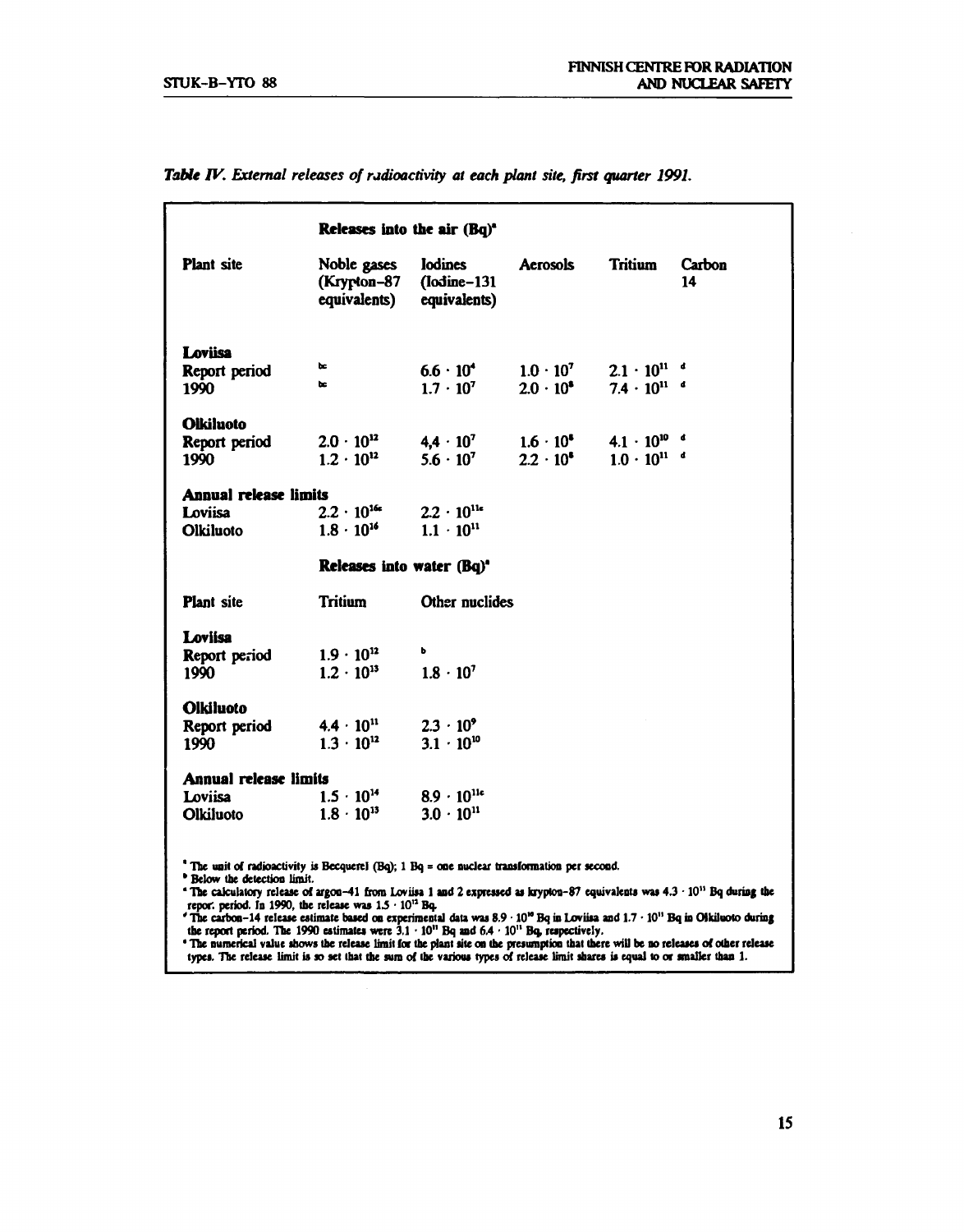### **5 OTHER MATTERS RELATING TO THE USE OF NUCLEAR ENERGY**

*At Loviisa 1 modifications have been made in the ventilation of the instrumentation area containing systems important to safety. The modifications significantly reduced the risk of an accident leading to core melt in case the ventilation system failed.* 

#### **5.1 Modifications in the cooling of the instrumentation area at Loviisa 1**

**According to the Probabilistic Safety Assessment for Loviisa 1 accomplished in 1989, 73 % of the risk of core melt is attributable to loss of the ventilation system of the instrumentation area of the control room. The analysis contained simplified pessimistic assumptions,however. Failure of the ventilation-related cooling function was assessed, with high probability, to lead to a large evolution of heat in the area affected. This was further assumed to lead to an uncontrolled condition which resulted in severe core damage. The instrumentation area concerned contains i.a. the automation equipment of the plant and reactor protection systems and their 24 V direct current units. An own air cooling unit using a chilling agent provides additional cooling for the reactor protection system.** 

**Originally, there was one radiator in the cooling unit (UV20) of the instrumentation area of Loviisa 1 which cooled down the area and provided for overall ventilation. When the temperature outdoors was too high, it was possible to cool the water circulating in the radiator by means of the chilled water system (UV25). This system, too, contained one chiller only. A back-up line controlled by room thermostats which blows in fresh air had later been added to the cooling unit (UV20). A cooling unit malfunction would have become a real problem during the hottest summer months only** 

**during which the back-up line could not have replaced regular ventilation.** 

**The operation of the ventilation systems was so changed that the chilled water system (UV25) cools the control room instrumentation area and the cooling unit (UV20) provides for overall ventilation ?nd functions as a back-up cooling system. A schematic of the operating principle of the ventilation systems is given in Fig. 5.** 

**The intake and exhaust air cooling units of the ventilation system were modified to function at two rates of speed: the lower rate manages overall ventilation and the higher cooling, if necessary. Air cooling units controlled by room thermostats were installed in the area. The electronic cubicles of the external neutron flux measurement system were fitted with own cooling units for use during normal operation. Previously, cooling air from the area had been channelled via ducts to below the cubicles.** 

**In the chilled water system (UV2S), an air cooled chiller was added to function abreast with a sea water cooled chiller. In summer one device is used for cooling the area and the other for maintaining the temperature of intake air for overall ventilation constant. In winter the chillers operate alternately for periods of four weeks.** 

**In connection with the modifications, also the standard ventilation units (UV23) of the control room which maintain control room temperature and humidity within a certain range were connected to the chilled water system(UV25) network.**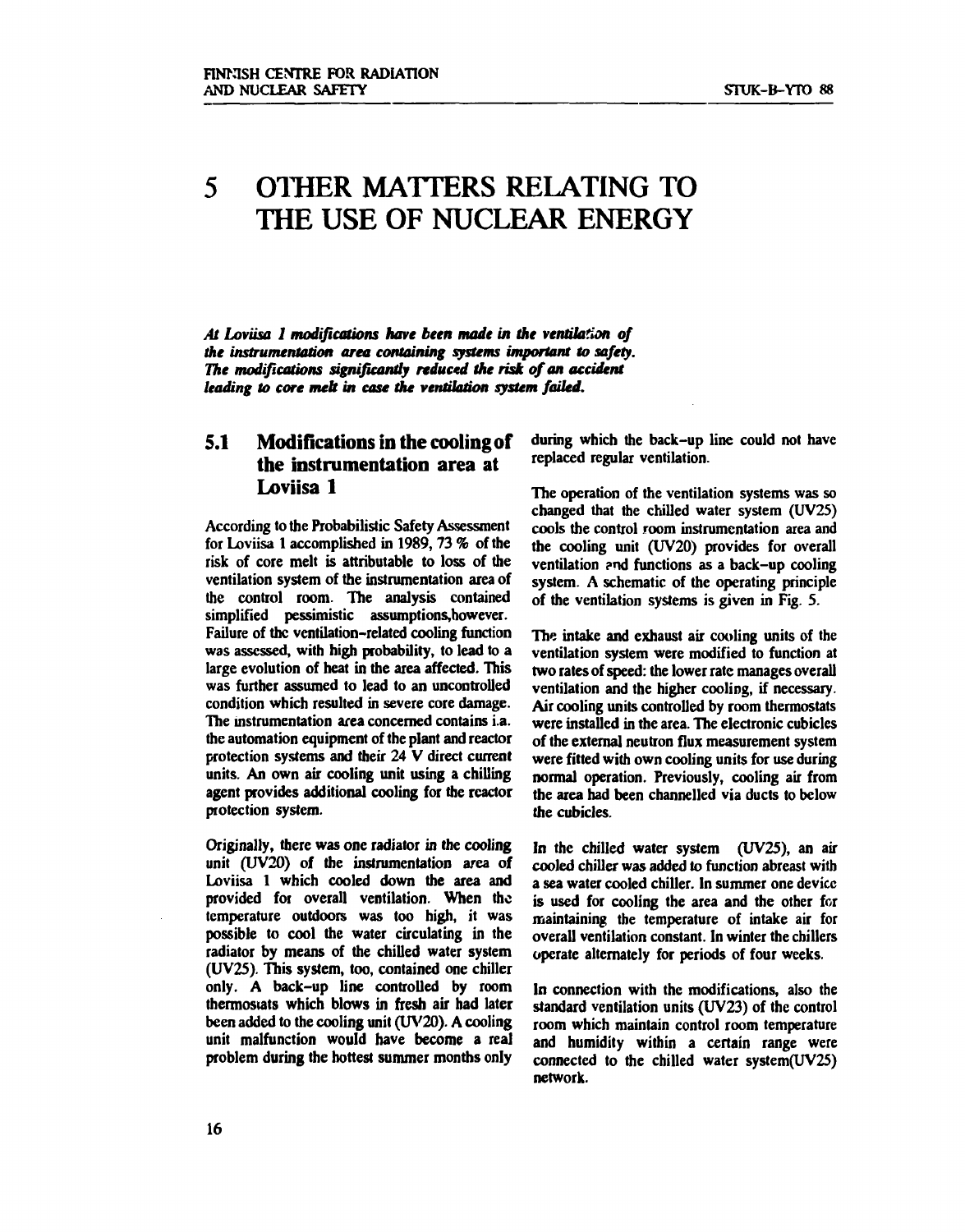**After the modifications, the risk, still pessimistically calculated, of an accident sequence starting with loss of the cooling system and leading to core melt was reduced to about 5 % of the total risk.** 

**The modifications were carried out during operation. Work which required the making inoperable of the existing cooling system was conducted during the cool season by exemptions granted by the Finnish Centre for Radiation and Nuclear Safety (temperature outside below +15°C). In some cases, e.g. during the** 

**replacement of the control room standard ventilation units, additional cooling was required. It was provided by a movable cooling unit and by lowering the intake air temperature of the ventilation system. Modifications were accomplished in March 1991.** 

**At Loviisa 2 there is no need for modifications of a corresponding magnitude since the ventilation of the instrumentation area was better arranged originally than at Loviisa 1. The area is fitted with i.a. thermostat-controlled air cooling units.** 



*Fig 5. A schematic of the cooling of the instrumentation area containing systems important to safety at Loviisa I.*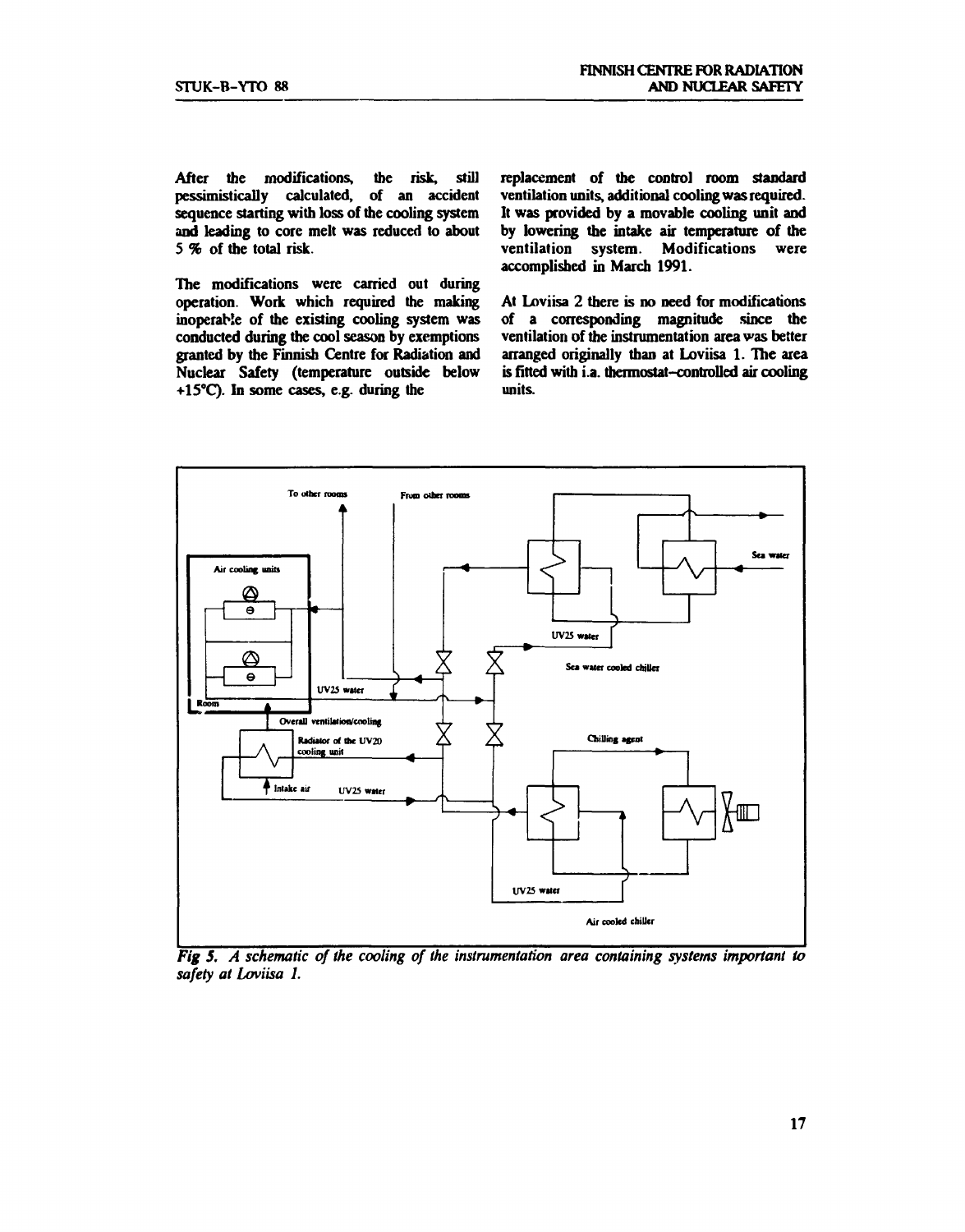### **APPENDIX 1**

#### **REGULATORY CONTROL OF NUCLEAR FACILITIES**

**The regulatory control performed by the Finnish Centre for Radiation and Nuclear Safety encompasses the following areas (die granting of the licenses mentioned in parentheses is recommended when the control activities have been completed and no reason for withholding the license has arisen):** 

**Construction Phase** 

- **Preliminary plans of the nuclear facility**
- **Location and environmental effects of the plant**
- **Arrangements for nuclear fuel and nuclear waste management (Decision in principle)**
- **Preliminary safety analysis report on the planned structure and operation of the plant as well as the preliminary safety analyses**
- **Safety classification of components and structures**
- **Quality assurance plan**
- **Plans concerning nuclear fuel and nuclear waste management**
- **Physical protection and emergency preparedness (Construction permit)**
- **Construction plans, manufacturers, final construction and installation of components and structures**
- **Performance tests of systems**   $\ddot{\phantom{1}}$
- **Final safety analysis report on the structure and operation of the plant and the final safety analyses**
- **Composition and competence of the operating organisation**
- **Technical specifications**
- **Nuclear fuel management and safeguards**
- **Methods of nuclear waste management**   $\overline{a}$
- **Physical protection and emergency preparedness**
- **(Operating licence)**

#### **Operating Phase**

- **Start-up testing at various power levels**
- **Maintenance, inspections and testing of components and structures**
- **Operation of systems and the whole plant**   $\overline{\phantom{a}}$
- **Operation and competence of the operating**   $\overline{a}$
- **organisation Exceptional events**
- **Repairs and modifications**
- **Refuelling**
- **Nuclear fuel management and safeguards**  L.
- $\overline{\phantom{0}}$ **Nuclear waste management**
- **Radiation protection and safety of the environment**
- **Physical protection and emergency preparedness**
- **Observance of quality assurance programme**   $\overline{a}$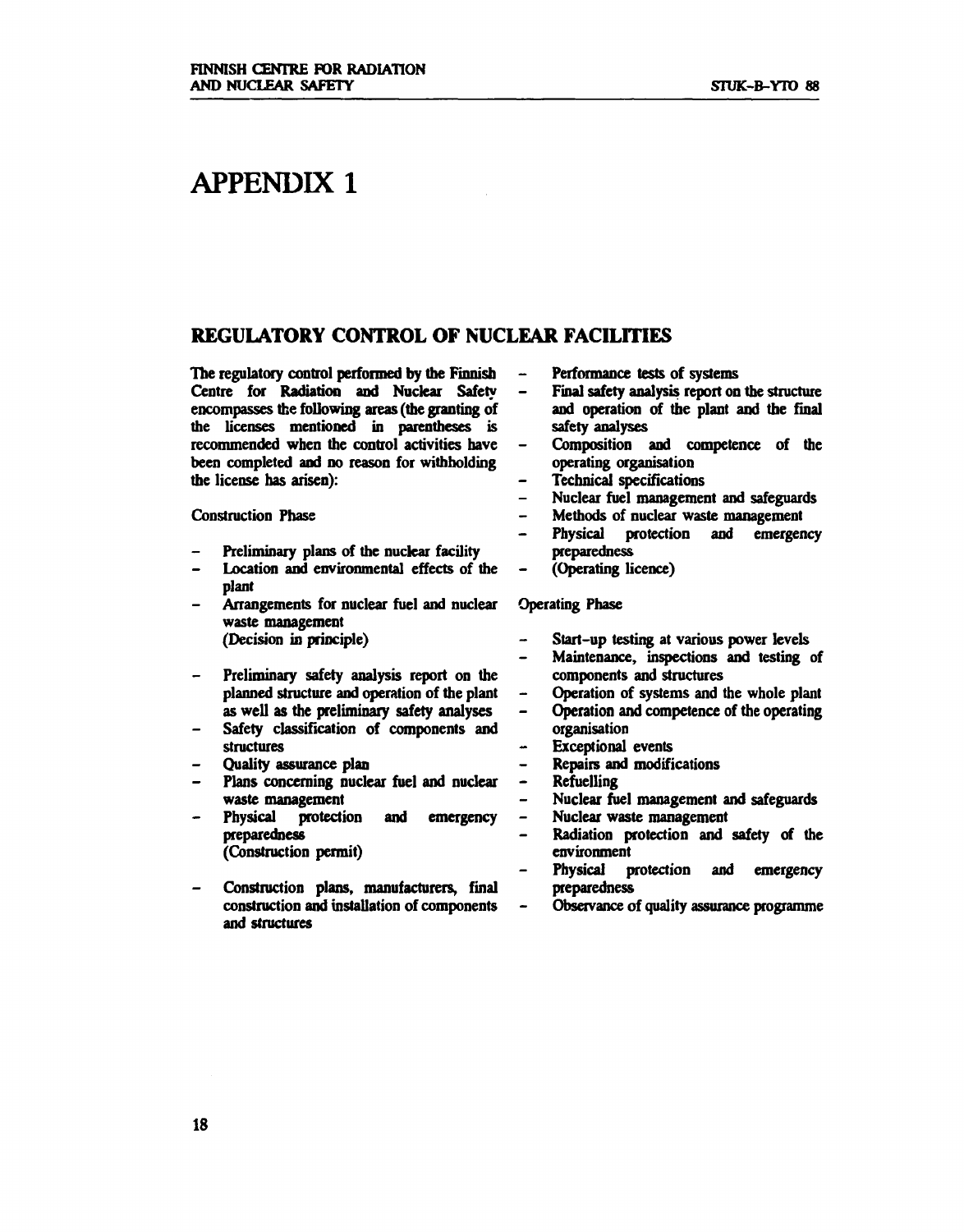## **APPENDIX 2**

| <b>Piant</b><br>unit | Start-up  | Commercial<br>operation | <b>Rated power</b><br>(gross/net,MW) | Type,<br>supplier                                    |
|----------------------|-----------|-------------------------|--------------------------------------|------------------------------------------------------|
| Loviisa 1            | 8.2.1977  | 9.5.1977                | 465/445                              | Pressurized water reactor<br>(PWR), Atomenergoexport |
| Loviisa 2            | 4.11.1980 | 5.1.1981                | 465/445                              | Pressurized water reactor<br>(PWR), Atomenergoexport |
| TVO I                | 2.9.1978  | 10.10.1979              | 735/710                              | Boiling water reactor<br>(BWR), Asea Atom            |
| <b>TVO II</b>        | 18.2.1980 | 1.7.1982                | 735/710                              | Boiling water reactor<br>(BWR), Asea Atom            |

 $\sim$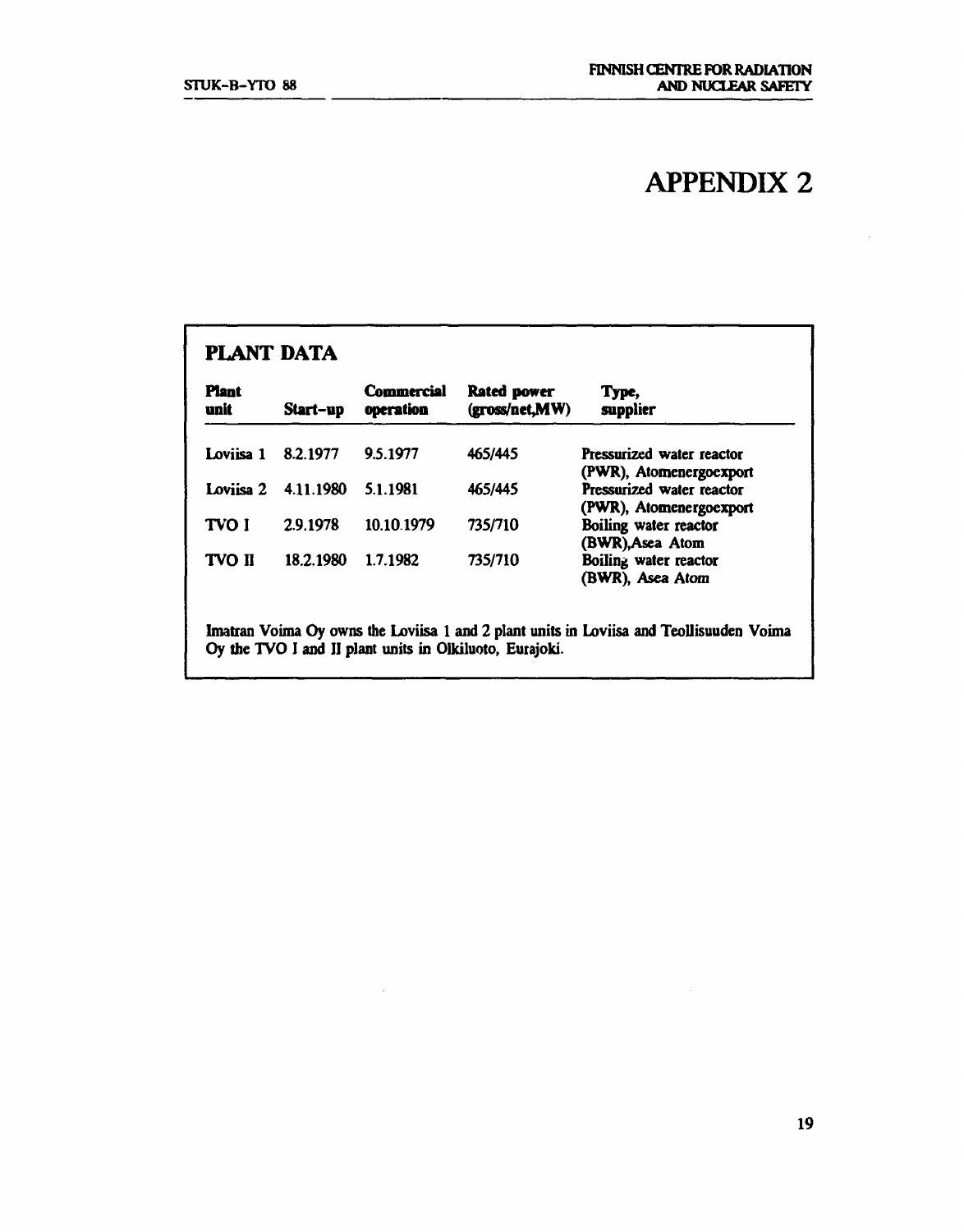### **Experts**

**The following individuals have participated in the drawing up of this report:** 

**Kyllikki Aakko Päivi Salo Mervi Olkkonen (translation)**<br>Veli Riihiluoma

**Perma Sandberg**<br>**Pekko** Kirsti-Liisa Sjöblom